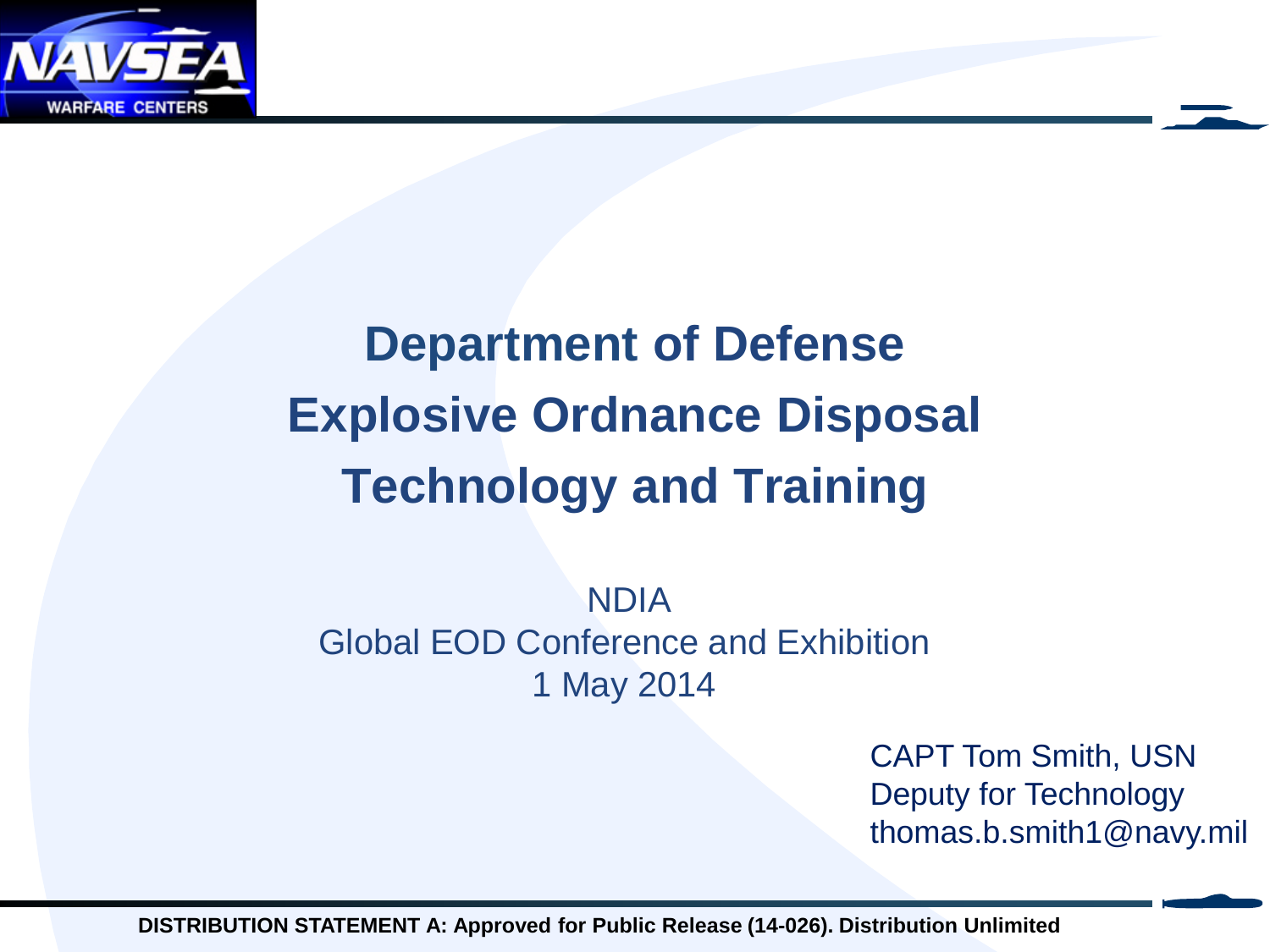

# **Background/History**

- **WW II - Navy recognizes need for countering more advanced and complex weapon systems deployed by Axis Nations**
- **1940 - Joint EOD training in England**
- **1940/41 - Army and Navy established Bomb and Mine disposal schools**
- **1947 - USAF began EOD training**
- **1951 - Navy assigned responsibility for Joint Service basic EOD training and Research and Development, but other service technology development efforts were not precluded**
- **1953 - NAVSCOLEOD and NAVEODTECHCEN established as separate commands at Indian Head, MD**
- **1971 - DoD assigned the Secretary of the Navy as Single Manager for EOD Technology And Training (EODT&T)**
- **1995 – ASD(SO/LIC) assigned as OSD program proponent**
- **1999 – Consolidation of NAVSCOLEOD at Eglin AFB, FL**
- **2006 – DoD assigned the Secretary of the Navy as Executive Agent for DOD Military Ground-Based CREW technology, based in part on the proven success of the EODT&T policy and framework**
- **2013 – Executive Agent responsibility for DOD CREW Technology transitioned to U. S. Army**
- **2013 – NSWC NAVEODTECHDIV merged with NSWC Indian Head to become NSWC IHEODTD**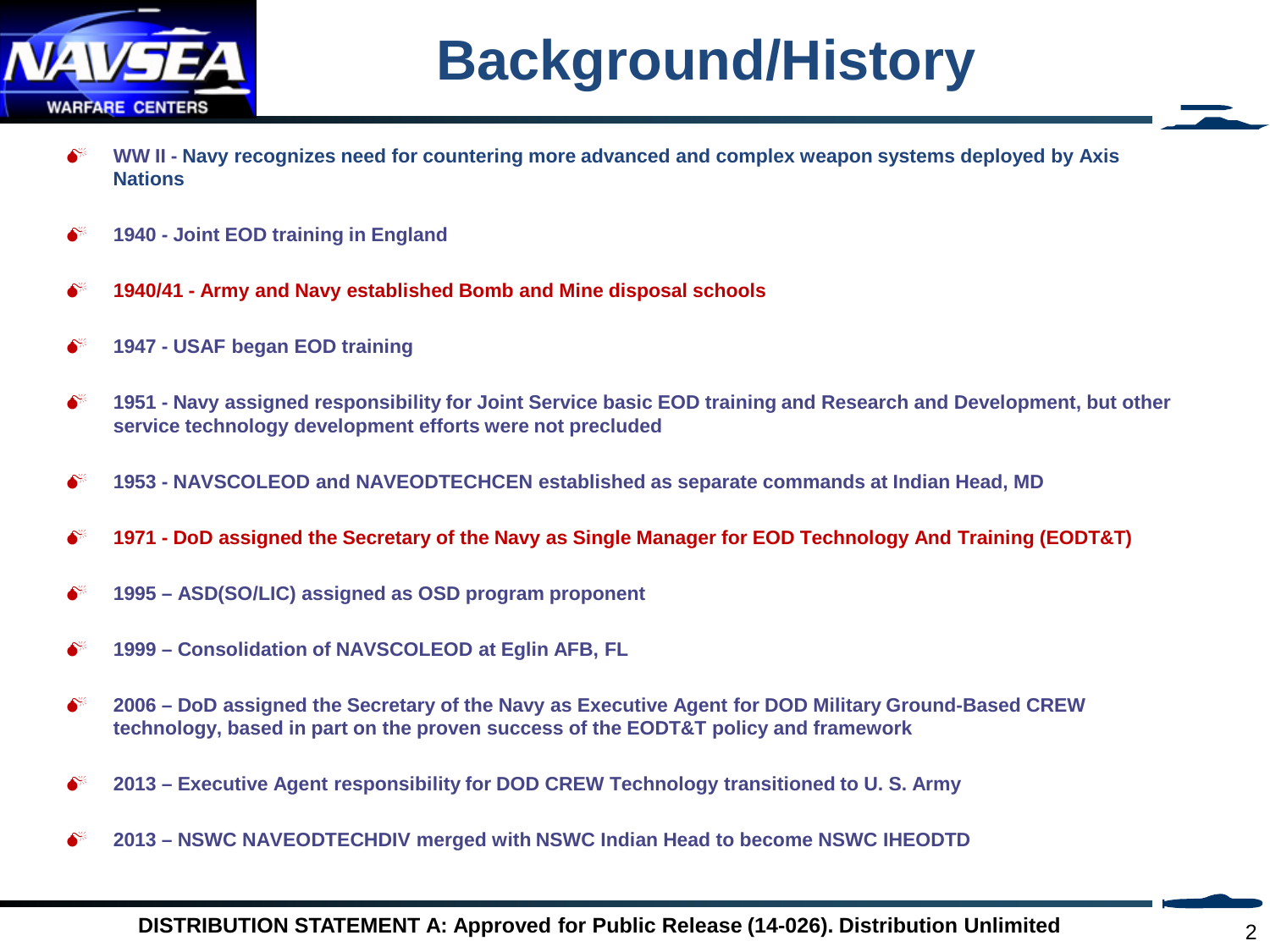

- **DoD Directive 5160.62; Single Manager Responsibility for Military Explosive Ordnance Disposal Technology and Training (EODT&T)**
- $\bullet$  Policy
	- DoD EODT&T program be designed to:
		- Improve the effectiveness and economy of EOD activity throughout the Department of Defense by eliminating **duplication and overlap of EOD technology development and training efforts**
		- Ensure the attainment of state-of-the-art DoD emergency and wartime EOD capabilities
	- **This includes common-type individual EOD training; R&D (including product improvement) of EOD tools and equipment; and development, verification, and fielding of EOD procedures and publications**
	- Under the authority of the Secretary of Defense, the **Secretary of the Navy (SECNAV) is assigned as Single Manager for EODT&T** within the Department of Defense, and shall manage and administer the elements of the EODT&T for the Department of Defense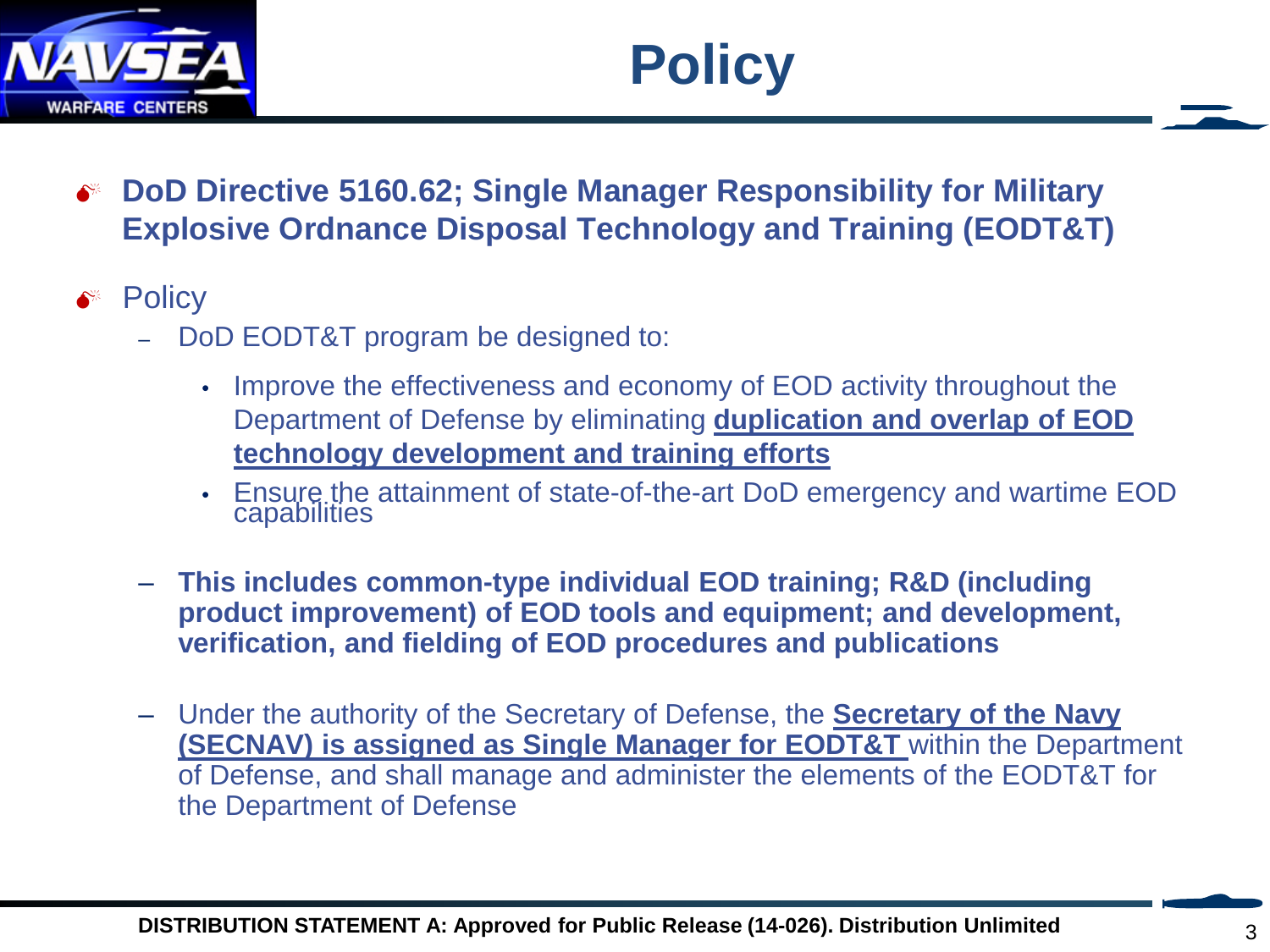

**DISTRIBUTION STATEMENT A: Approved for Public Release (14** 4 **-026). Distribution Unlimited**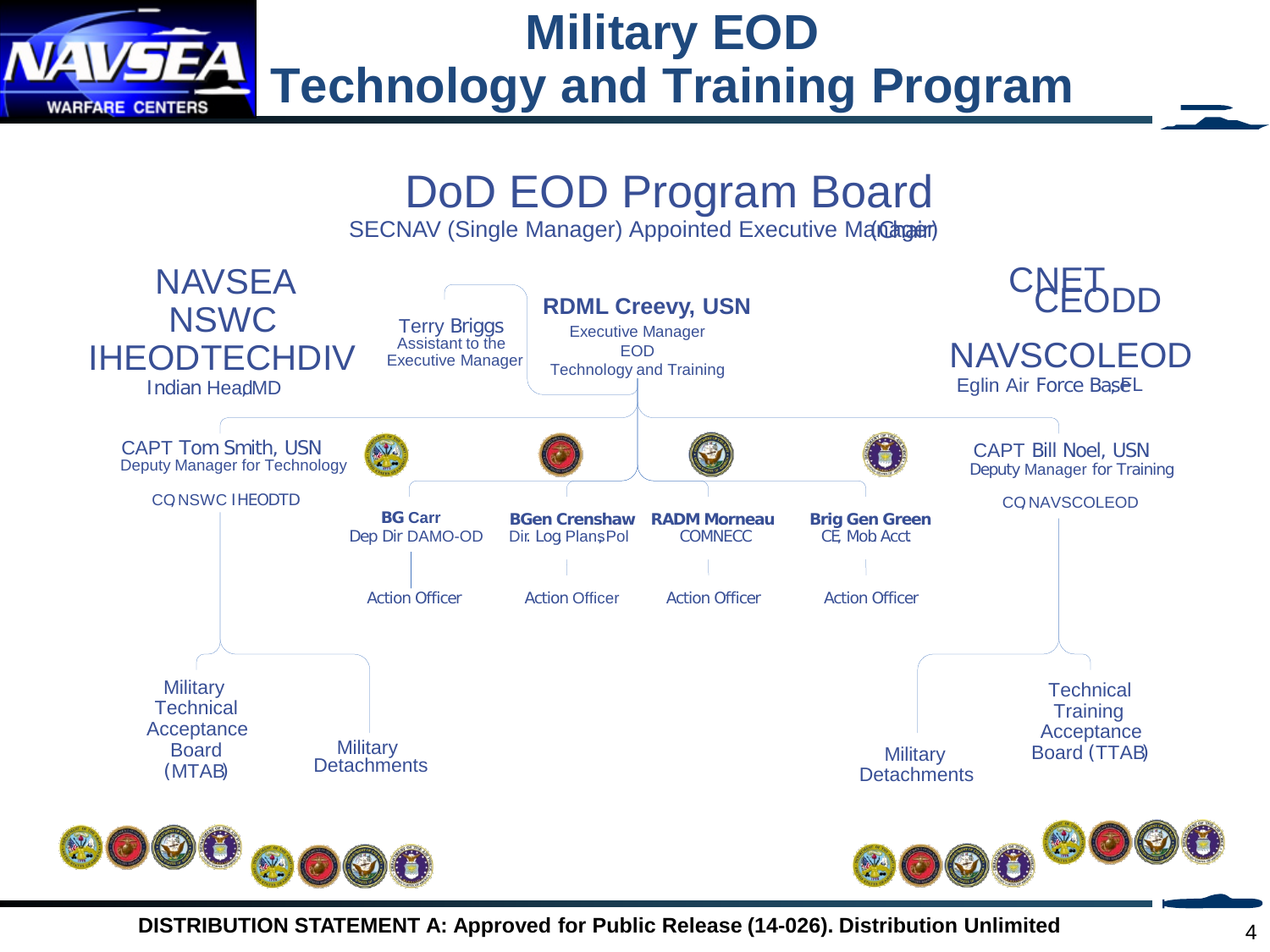# **6 Strategic Locations in 5 States**

NAWSEA

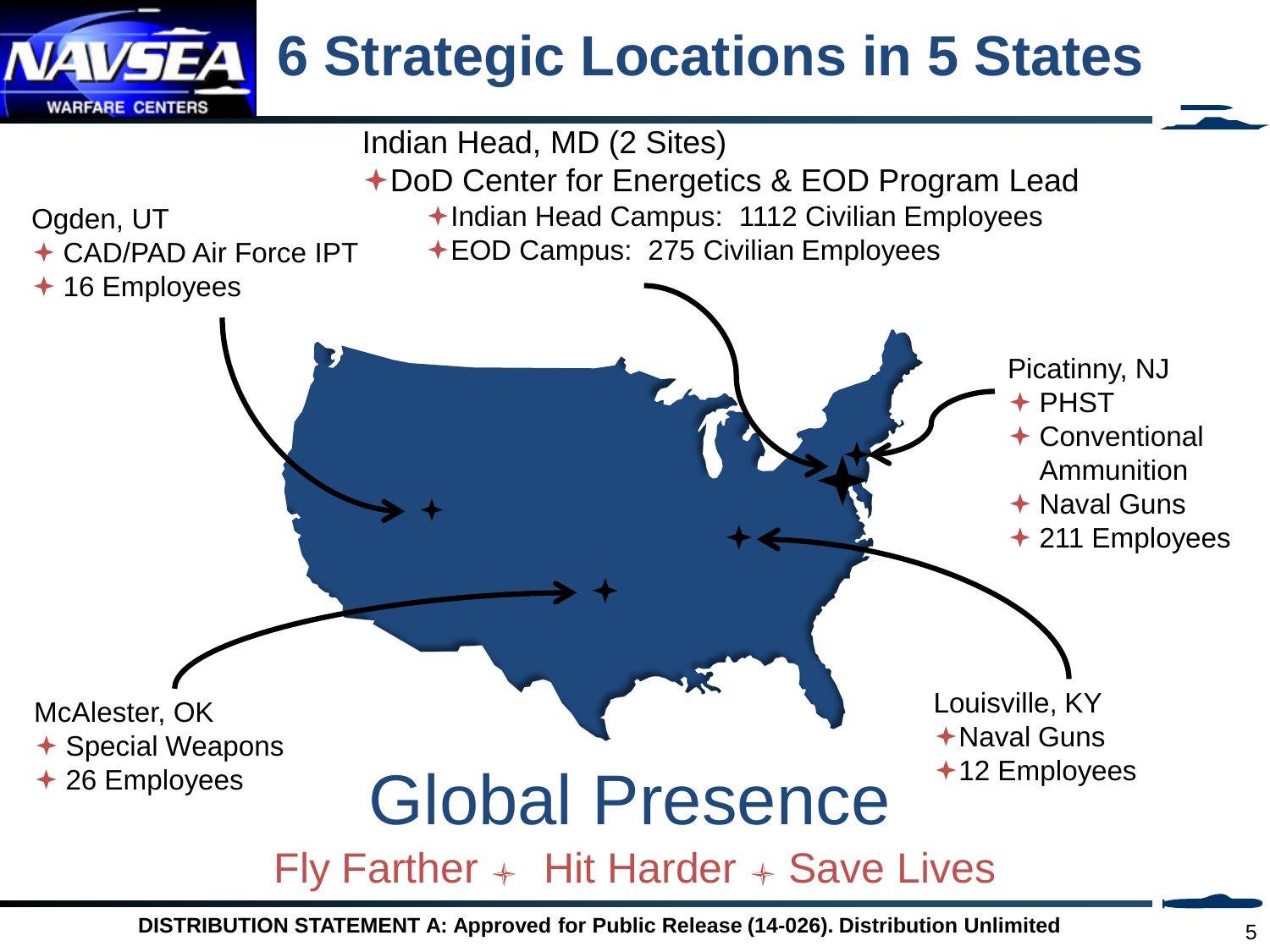

Added capabilities from merger:

- ◆ Access to larger variety of technical expertise
- Additional Engineering Capacity
- ◆<sup>※</sup>One stop shopping (contracting, shipping, receiving, etc.)
- G<sup><sup>\*</sup>SES Advocacy</sup>
- **Cradle-to-Grave weapons systems visibility**

 $\bullet$ <sup>\*</sup>Key civilian details to positions of influence inside DON/DOD

- $\triangleright$  Insensitive Munitions (IM) voice
- ▶ DODI 5000.02 revision to include EOD requirements for test and evaluation of render safe procedures for new weapons systems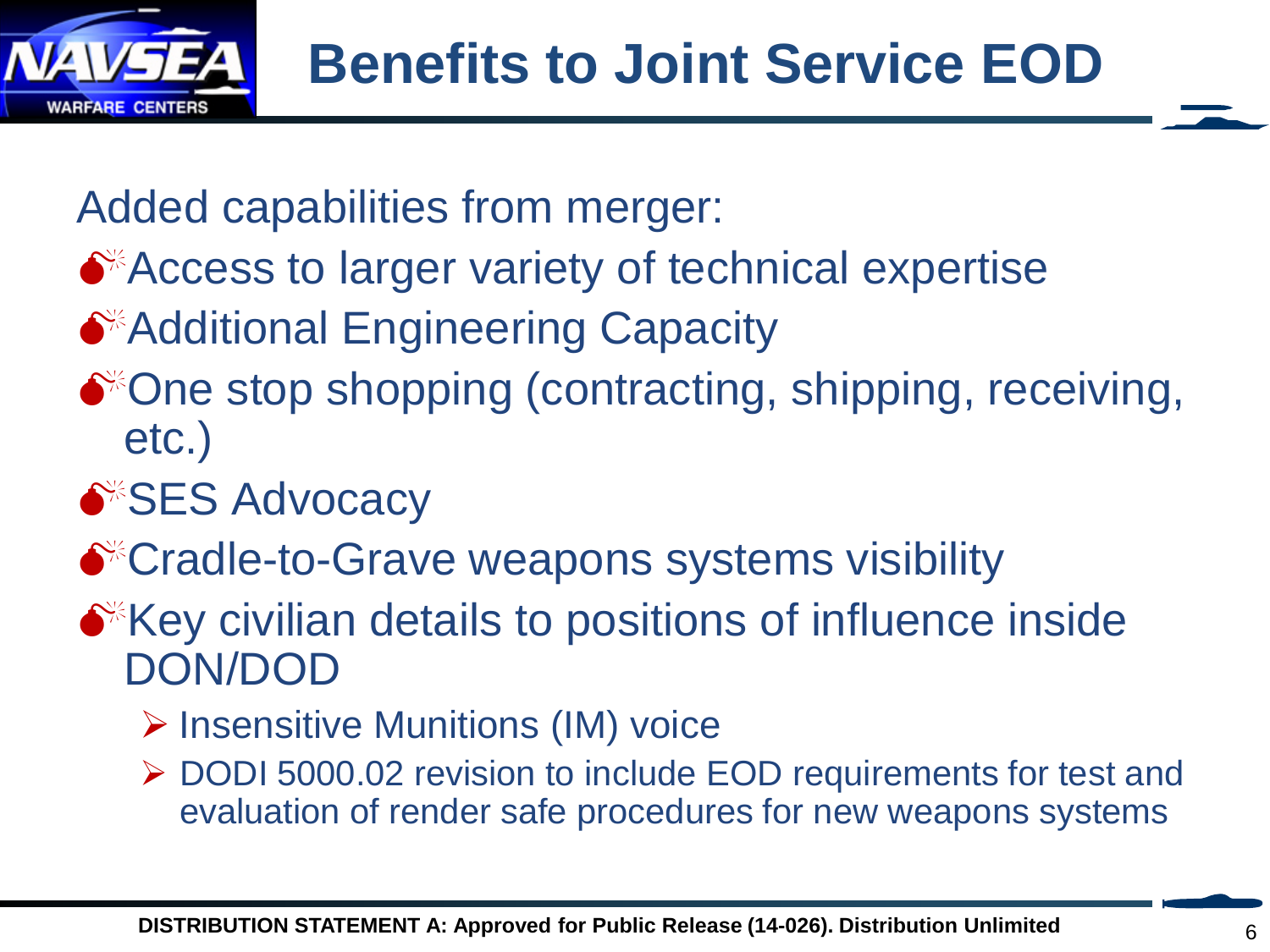

# **EOD Department (Code D)**



**Mission:** We develop and deliver Explosive Ordnance Disposal (EOD) knowledge, tools, equipment, their life cycle support through an expeditionary work force that exploits technology and information, contributes to the technical intelligence process and provides expertise which meets the needs of the Department of Defense EOD community, combatant commanders and our interagency partners.



#### **Capabilities needed:**

Detect/Locate Access **Identify** Render Safe Recover/Exploit **Dispose** 



### **Threats faced:**

Conventional Ordnance: Surface/Air **Underwater**  Chem/Bio/Nuclear Unconventional Devices: Improvised Explosive Devices Weapons of Mass Destruction (WMD)



#### <sup>■</sub>**Facilities:**</sup> **Stats:**

- $\bullet$  ~ 1100 Acres, Stump Neck Annex, Naval Support Facility Indian **Head**
- Engineering, Ordnance Disassembly, Information storage, explosive test facilities
- G<sup><sup>\*</sup>Personnel:</sup>
	- 275 Civil Service
	- ~50 Military
	- ~160 Contractors
- **Co-located with:** 
	- 4 Service Dets (MTAB)
	- JIEDDO Navy Center of Excellence (NCOE)
- EOD Information Management [D1]
- 

#### **Primary Organizational Divisions:**

- EOD Acquisition & Technology [D2]
- EOD Logistics [D3]



**DISTRIBUTION STATEMENT A: Approved for Public Release (14-026). Distribution Unlimited**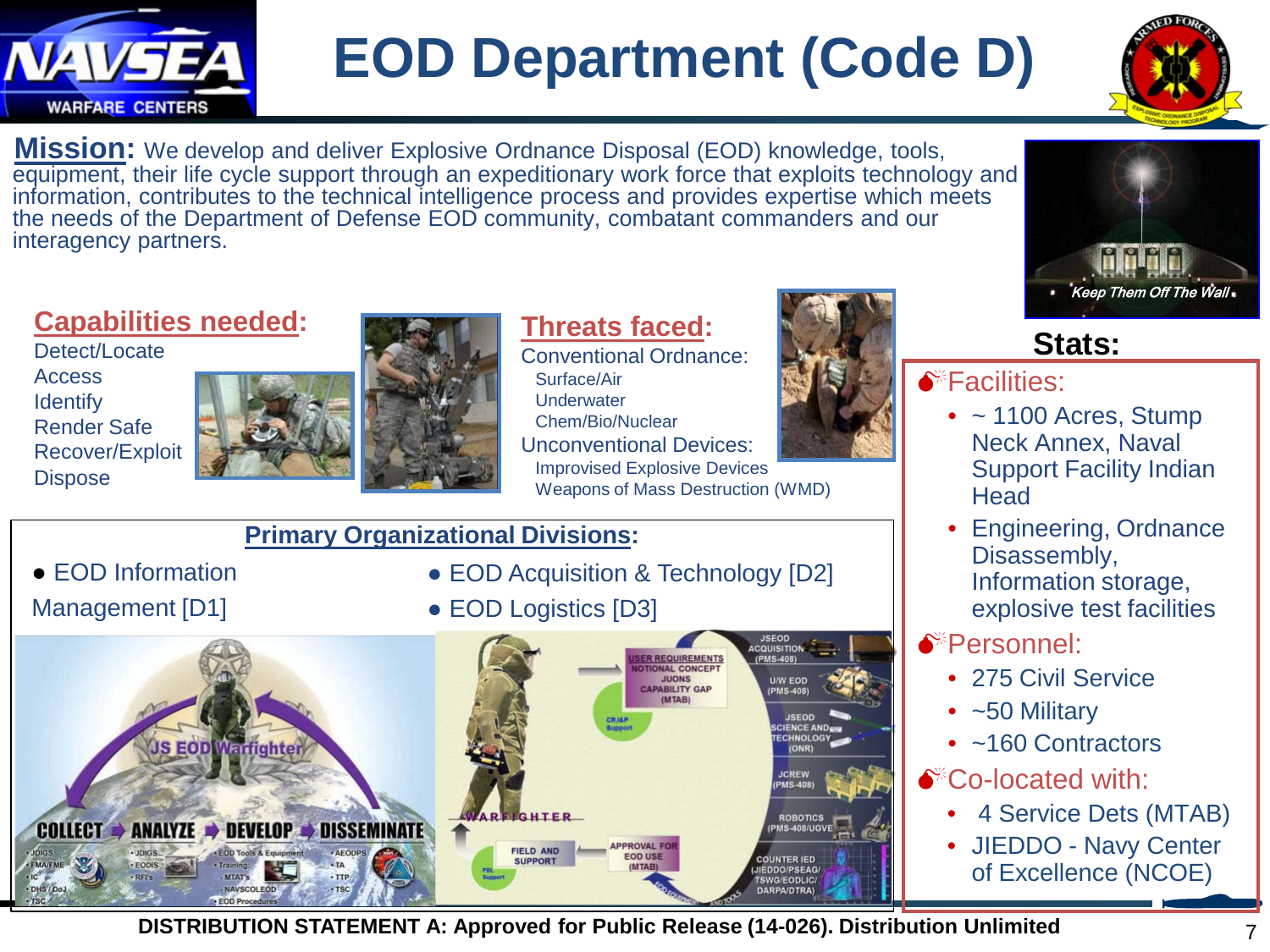

### **Enables Navy contributions at the National level**

- Publications: Train foreign partners at NAVSCOLEOD
- Exploitation : Enable attribution, training, technology
- Technology: A2AD mitigation, Interagency synergy

### **Supports broader Service objectives**

• War-fighting TTP, platform design, intelligence



**DISTRIBUTION STATEMENT A: Approved for Public Release (14-026). Distribution Unlimited**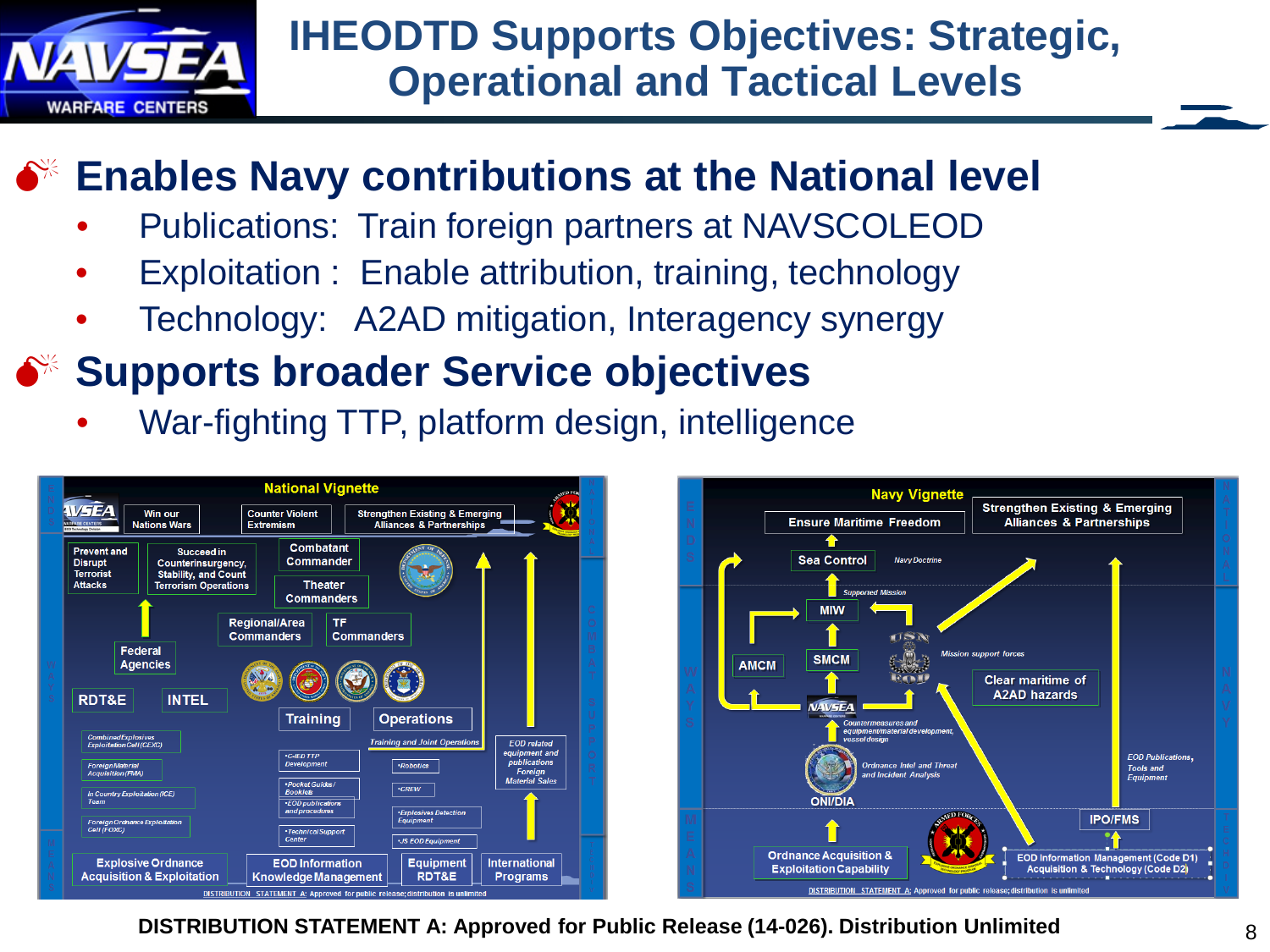

## **Alignment and Value of Current Information Exchange Programs**

- Aligns with NSWC IHEODTD information process – "Collect"
	- DoD EOD supports force protection mission to detect, identify, evaluate, render safe, and dispose of explosive ordnance and IEDs

- Aligns DoD and other NATO EOD with same national C-IED edicts
	- EOD / IEDD supports the "Defeat the Device" JIEDDO Line of Operation (LOO)



• Conserves resources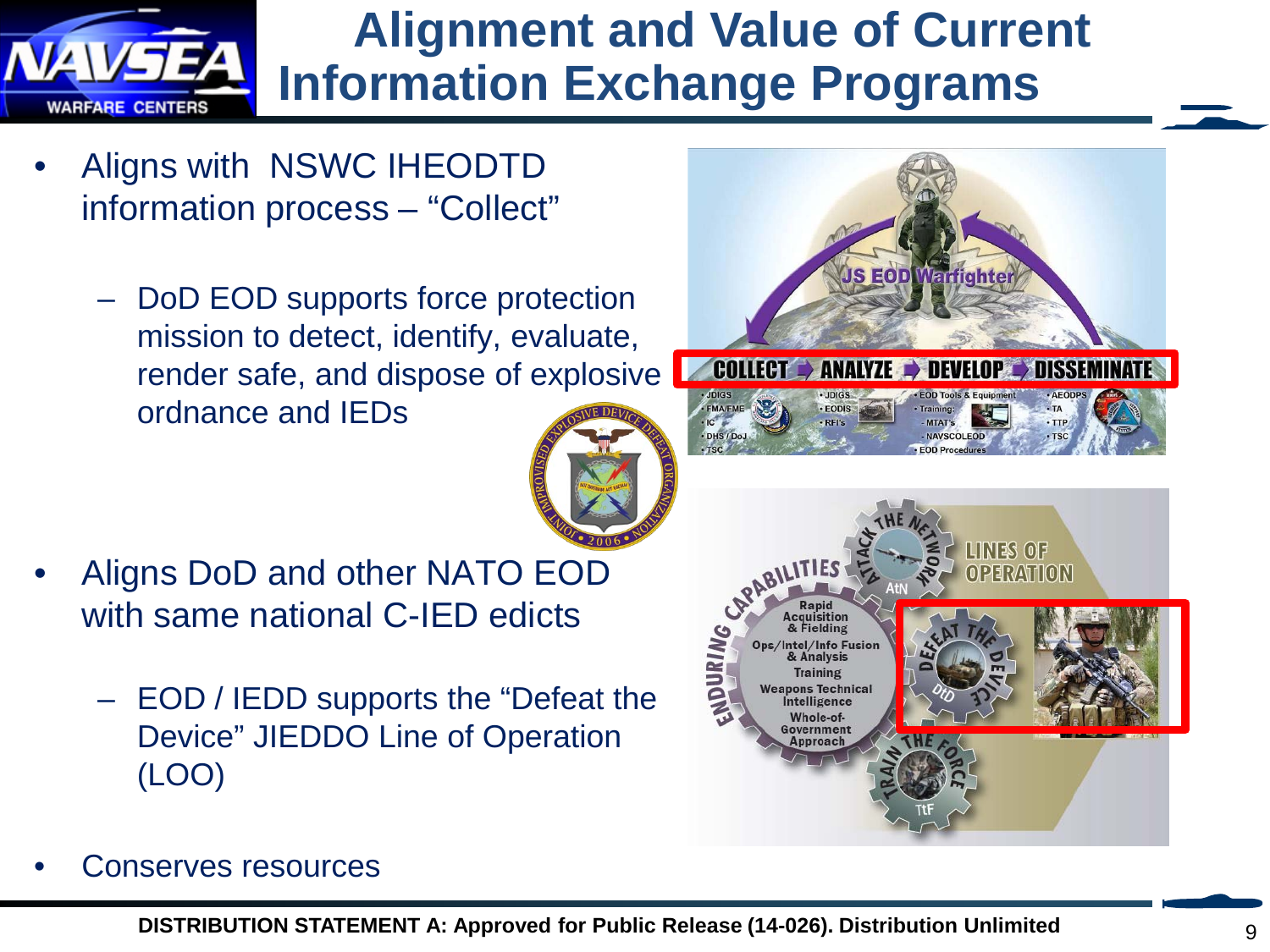

### $\bullet$ <sup>\*</sup>Building Partnerships

• Global partnerships with allied forces are a crucial part of maritime and land force security

**• Methods to support Partnerships include:** 

- Information Exchange Programs (IEPs)
	- Data Exchange Agreement (DEA) Bi-lateral
	- Information Exchange Agreements (IEAs) Multi-lateral
- Foreign Military Sales (FMS)
- Exercise Programs and Meaningful Engagement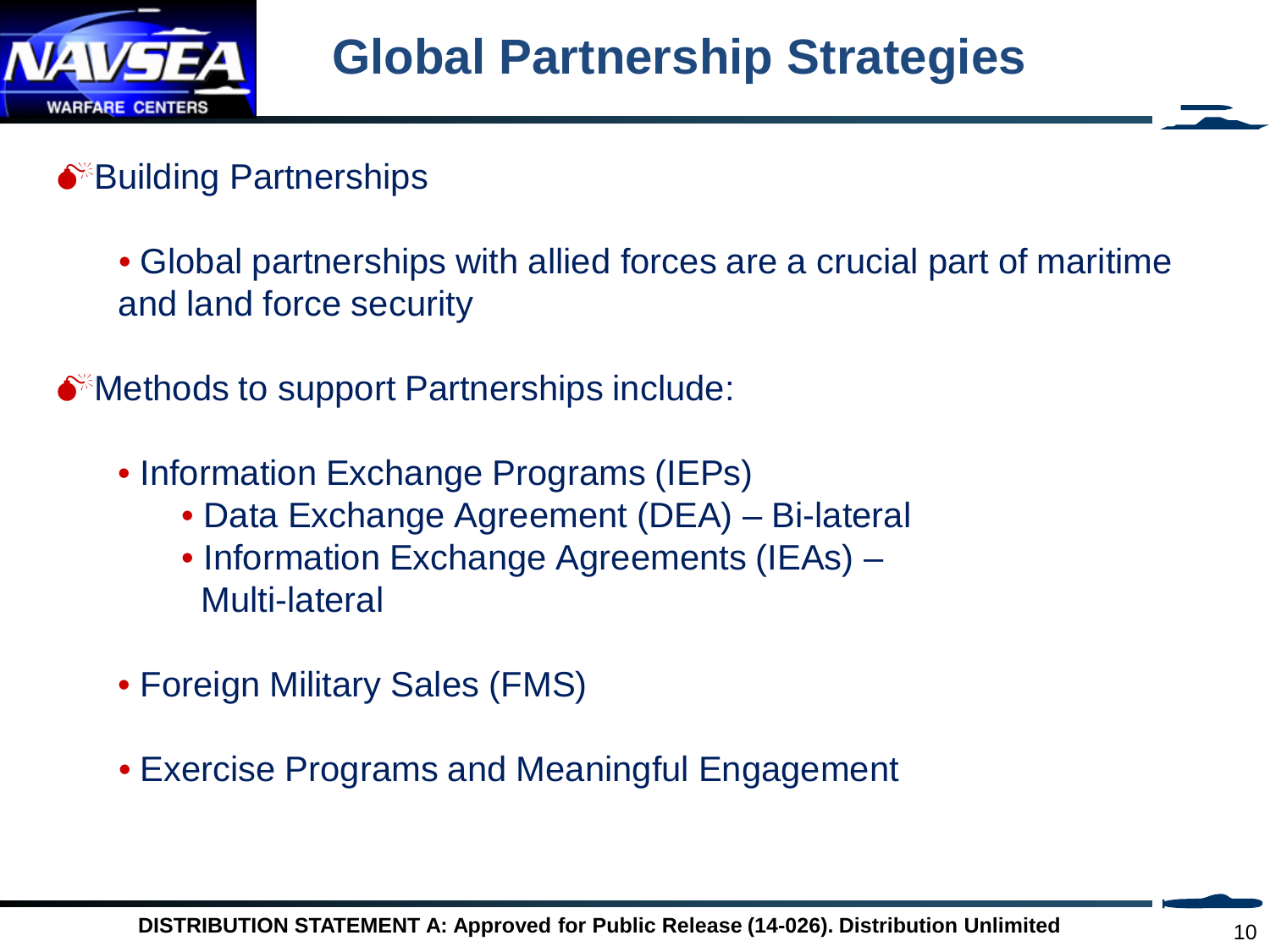

### **Naval School Explosive Ordnance Disposal**

A jointly-staffed (Army, Navy, Air Force, and Marine Corps) Naval school that is the sole activity within the Department of Defense responsible for training and qualifying officers and enlisted personnel from the United States, foreign countries and certain U.S. federal agencies in basic and advanced common-core EOD skills including detection, identification, render safe, and disposal of conventional, chemical biological, nuclear, improvised explosive devices, underwater ordnance and other explosive hazards

G<sup>\*</sup>NAVSCOLEOD is a tenant command at Eglin Air Force Base, Florida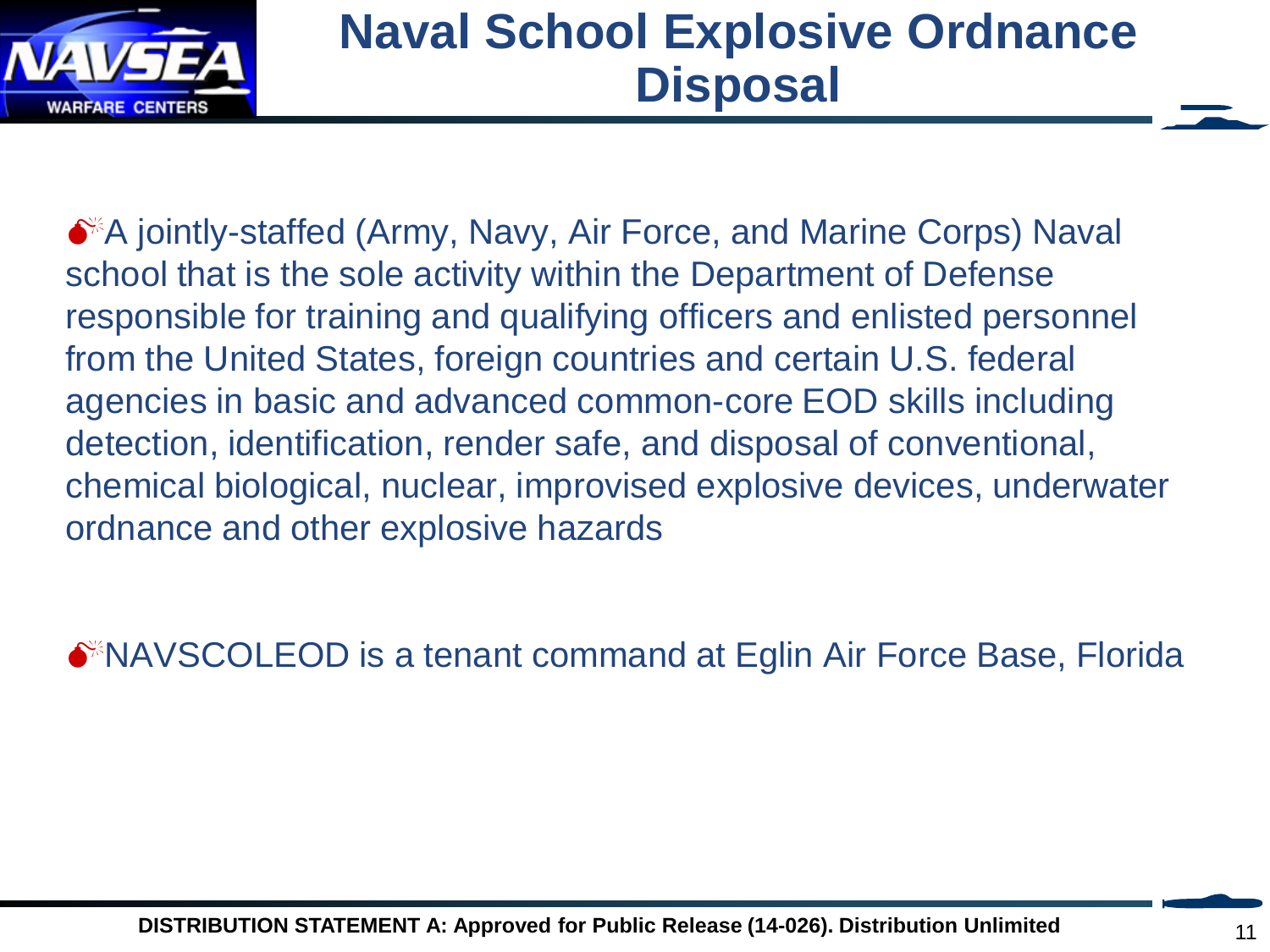

## **Location**

 $\bullet$  6 major and 26 smaller facilities totaling 338,825 ft2 on 2000 acres G<sup>\*</sup>Valued at \$161 million dollars



**■ EOD Training Areas on Eglin AFB Range Complex** 

- $\bullet^*$  A Main Base: Barracks, Basic EOD (Underwater), Service **Commanders**
- $\bullet^*$  B Range D-51: Basic EOD (Surface)
- $\bullet$   $\&$  C Range C-87: Advanced IED Disposal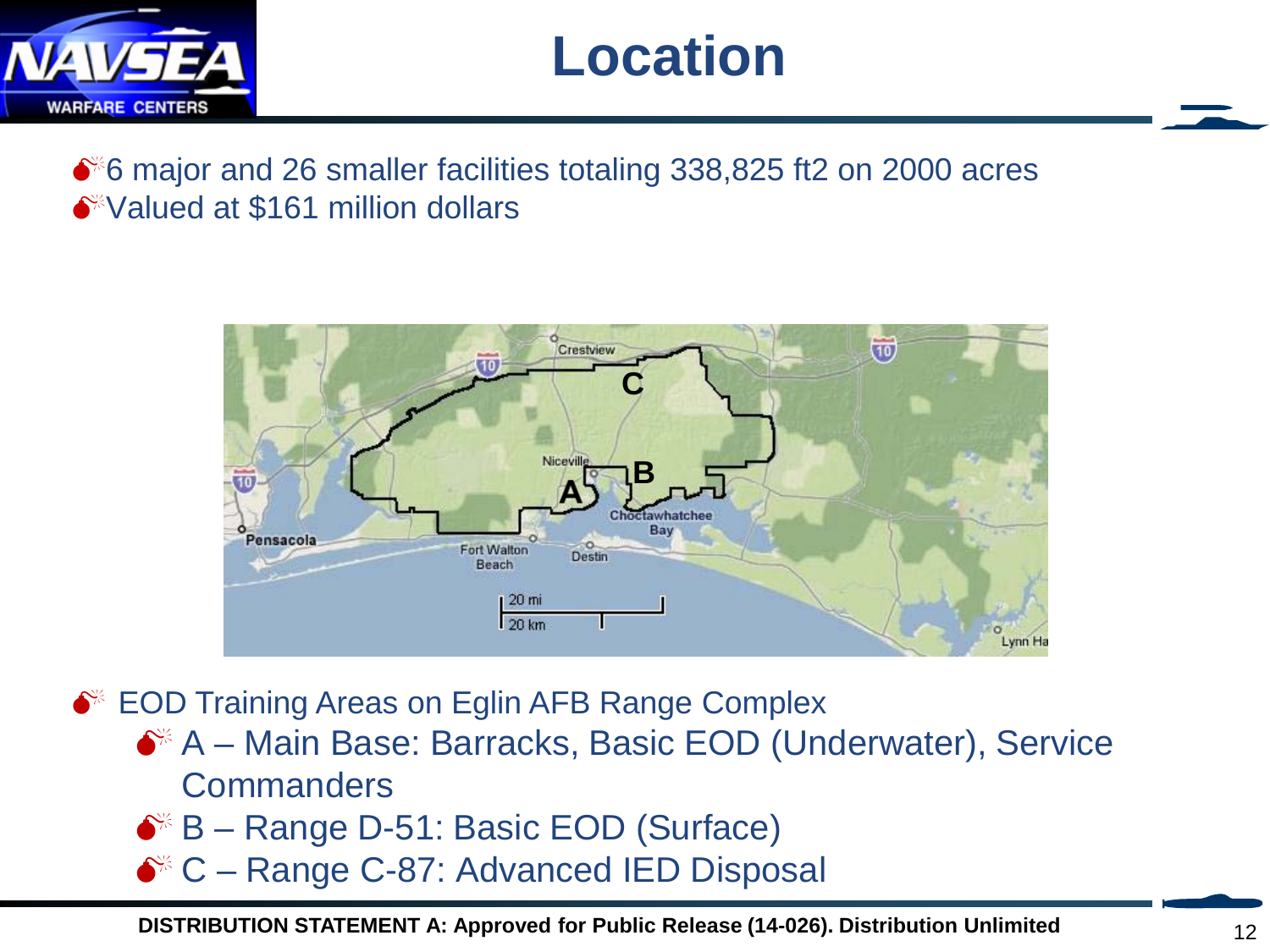

●<sup>※</sup>Basic Training Classes: 32 **CAIEDD Classes: 1** ■<sup>※</sup>International Classes: 4 ●<sup>※</sup>Basic Training Students: 635 **6<sup>***<del>∞</del>277 USA*</sup>  $\bullet$  $51$  USMC  $\bullet$  173 USAF  $\bullet$  134 USN **S**<sup>\*</sup>AIEDD Students: 23 ■<sup>※</sup>International Students: 49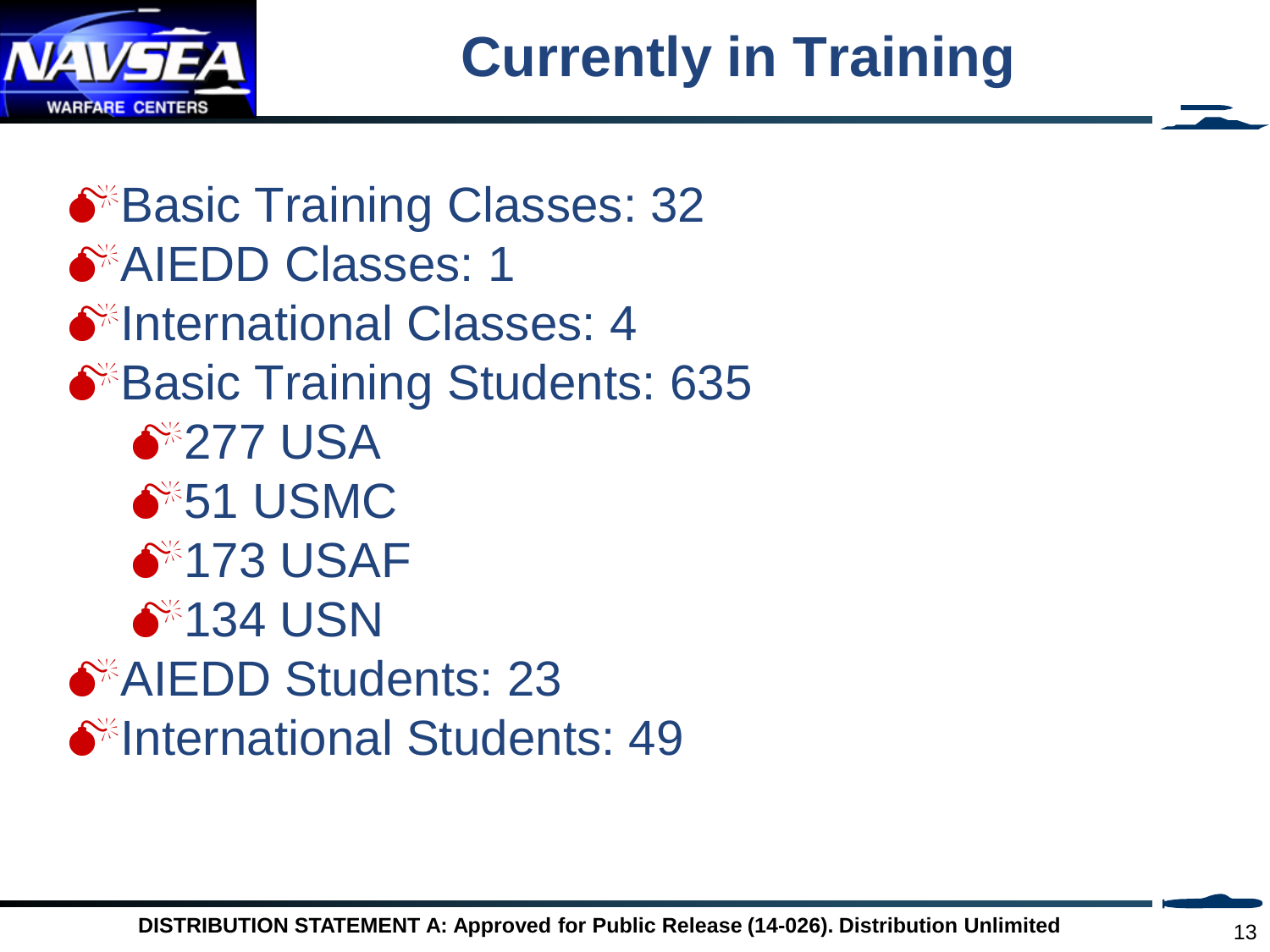

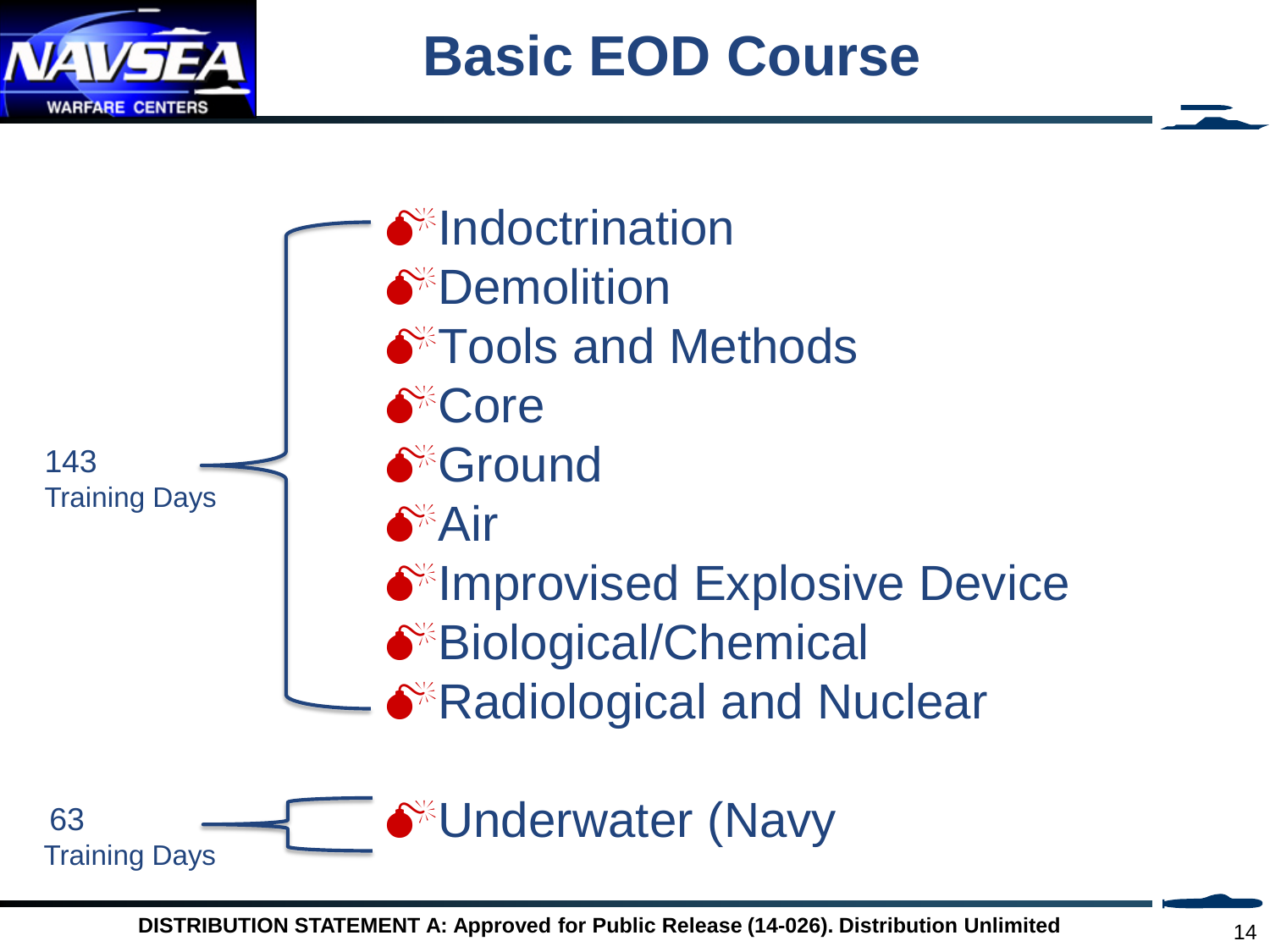

◆ AIEDD training for EOD Technicians and certain U.S. federal agencies to diagnose, disable, contain, and dispose of advanced IEDs

 $\bullet$  360 annual student throughput

◆ All students must have graduated from Basic EOD Course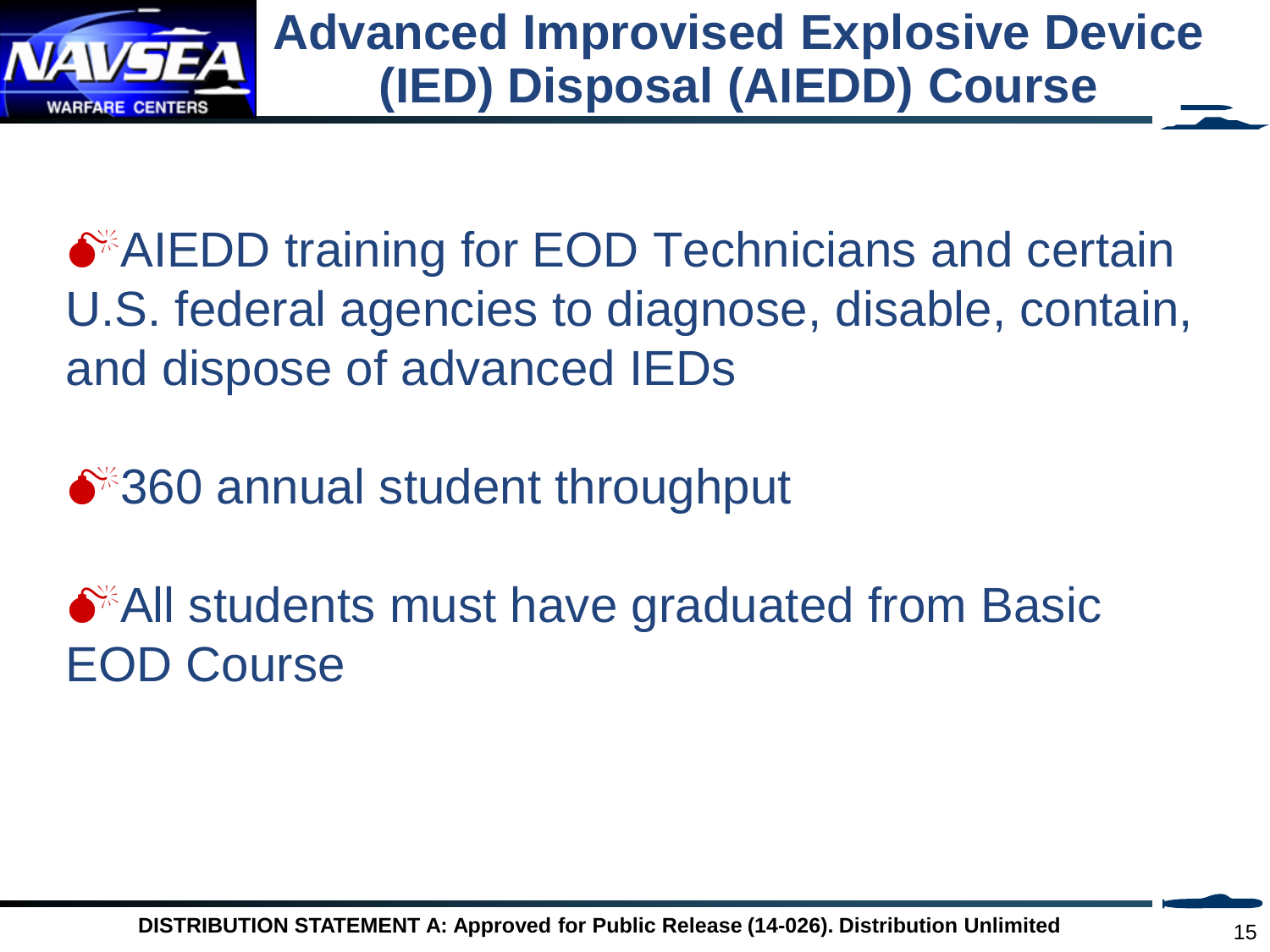

### **P927 Applied Instruction Facility - EOD Course Project Cost: \$18M**

### **Project**

**• Construct two Applied Instruction Training Facilities,** expand and upgrade existing dining facility, expand NAVSCOLEOD Utility Infrastructure capacity and construct covered vehicle storage areas. These facilities will provide for basic EOD course expansion required to train EOD team members from the Air Force, Navy, Army, Marine Corps, International and other Federal Agencies in basic explosive ordnance disposal skills

#### **Mission**

 $\bullet$ <sup>\*</sup> Provide basic EOD training to joint service explosive ordnance disposal team members and selected Federal agency personnel in the skills to detect, classify, diagnose, and render safe unexploded ordnance including IED's in varied environments in direct support of Department of Defense national response plans

### **Status**

**• Currently underway with an estimated completion late** FY14

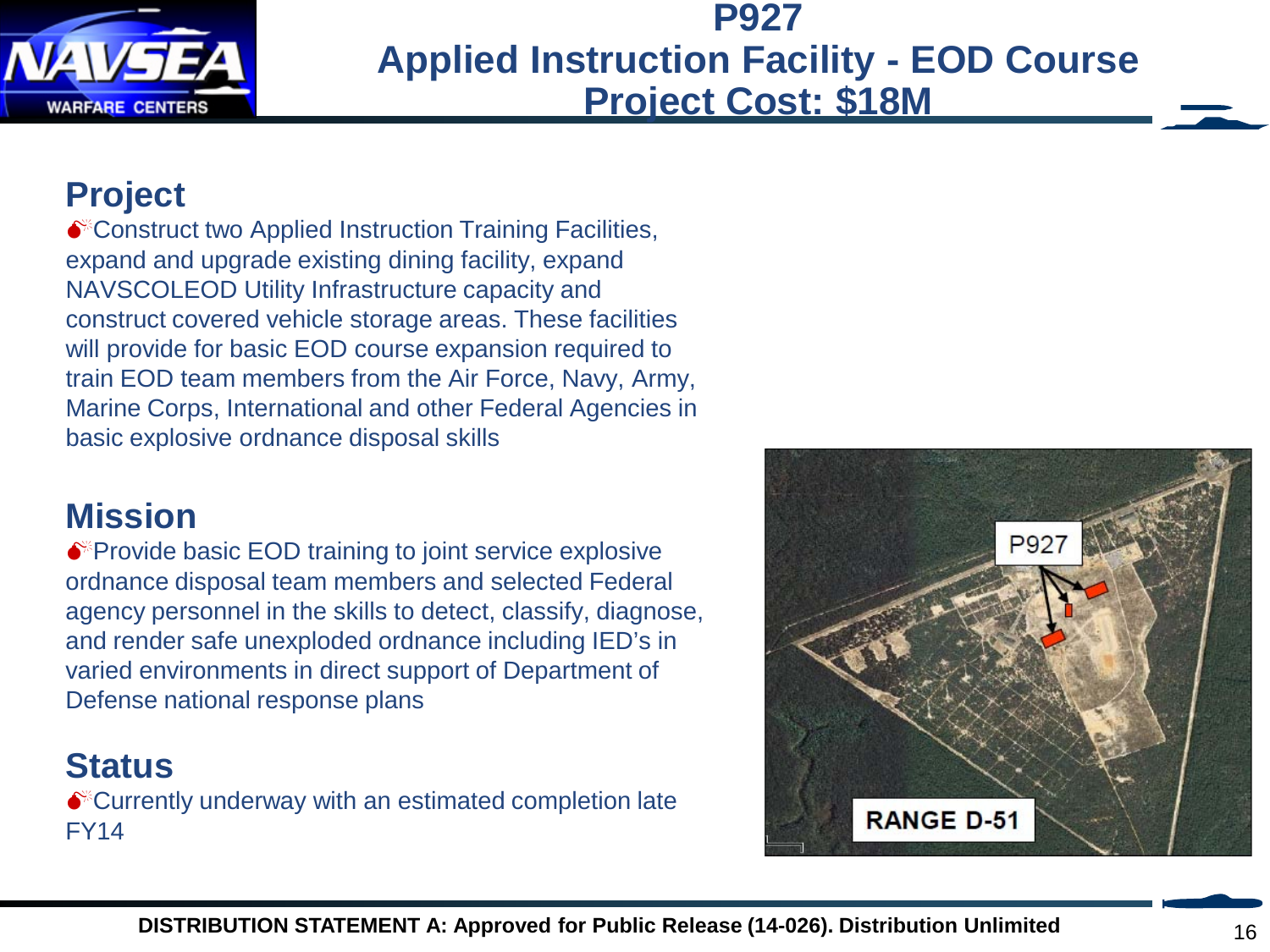

## **EOD Program Board Engagements that Focused Effort on Common Objectives**

◆ Addition of Tactical Post Blast Training to both the Basic and Advanced COIs at NAVSCOLEOD

Analysis to establish COI on Homemade Explosives (HME)

Applied Instructional Facilities MILCON at Range D-51 (estimated completion late FY14)

**• OSD Proponent initiative to increase 6.2 applied research funding \$15M over** the FYDP beginning in FY12

**• Deputy Manager for Technology proposal to the Chief of Naval Research to** establish a 6.3 Advanced Technology Development funding line which resulted in initial allocation of \$1.864M in FY14 for 5 projects

**• Example 1** Example 1 to the OSD proponent requesting increased funding for research and development of procedures for the disposal of Insensitive Munitions (IM)  $\bullet$  Increased safety for handling, transportation and storage results in... ● Paradoxically, less efficient and effective disposal by EOD and increased risk to operators on the battlefield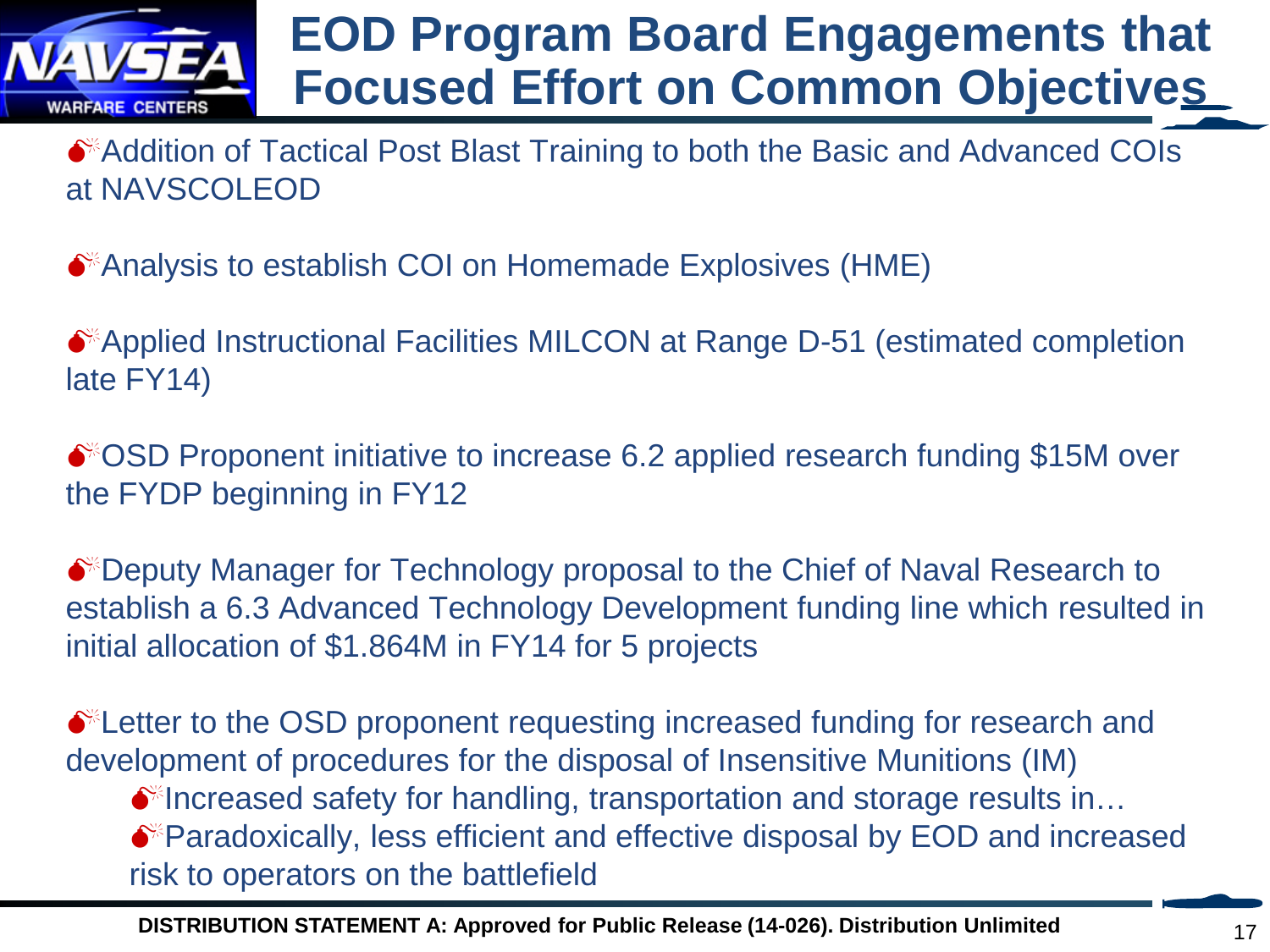

### $\bullet^*$  Reduced Funding

- $\bullet^*$  Baseline v. OCO making the transition
- $\bullet$ <sup>\*</sup> Force restructuring
- $\bullet^*$  Rapid Technology Advances v. Traditional Acquisition
	- **Buying Commercial**
- **S<sup><sup>‰</sup> Contracting process**</sup>
- $\bullet$ <sup> $\ast$ </sup> Interdepartmental cooperation and collaboration
	- $\bullet$  Need for integrated training and technology development in support of Homeland Defense